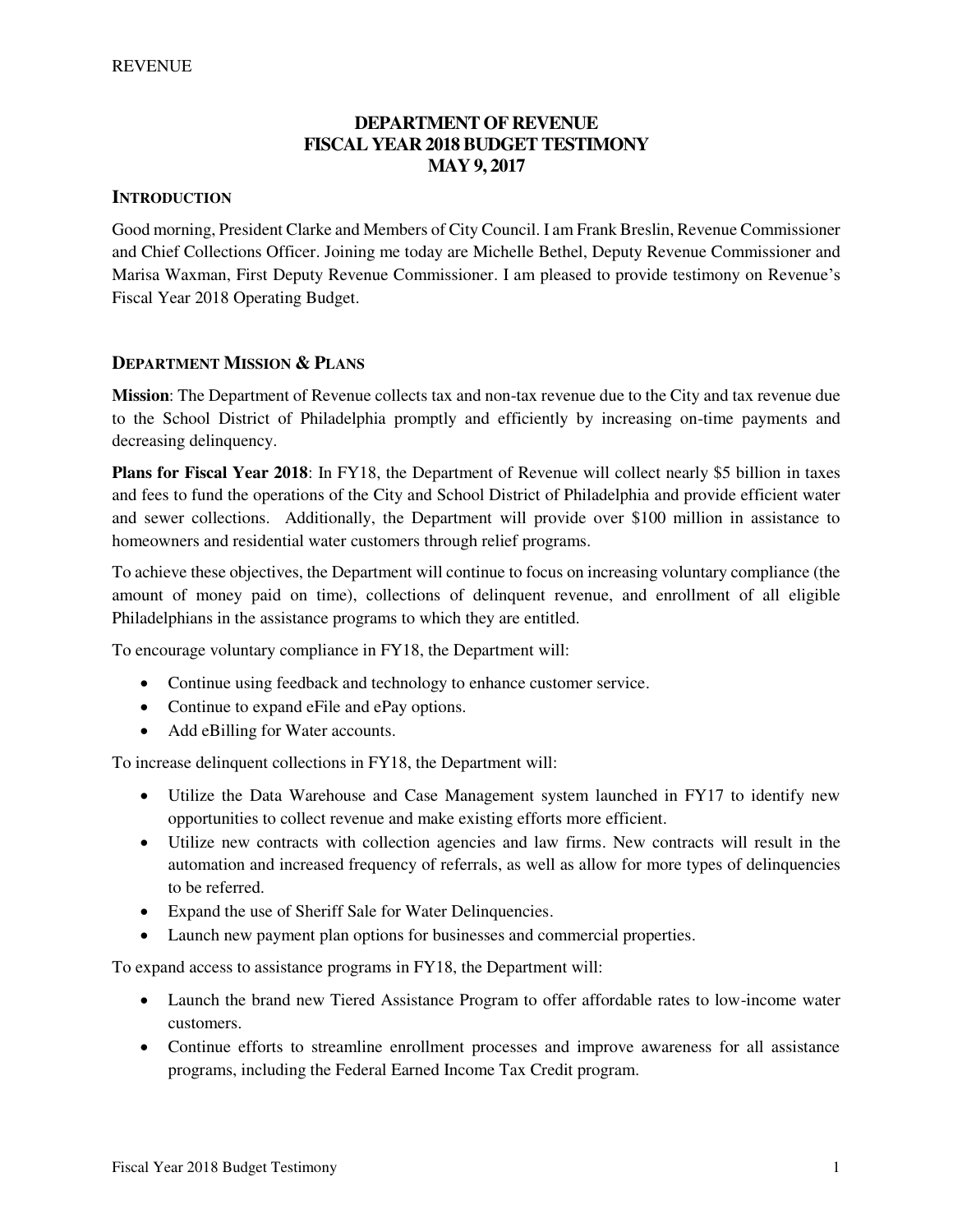Continue to utilize newly appointed Administrators of Taxpayer Assistance and Water Assistance Programs to manage the respective programs and ensure all eligible taxpayers and water customers are enrolled in relief programs.

To improve all tax administration functions, the Department will begin the process of replacing its 32-year old legacy computer system in FY18.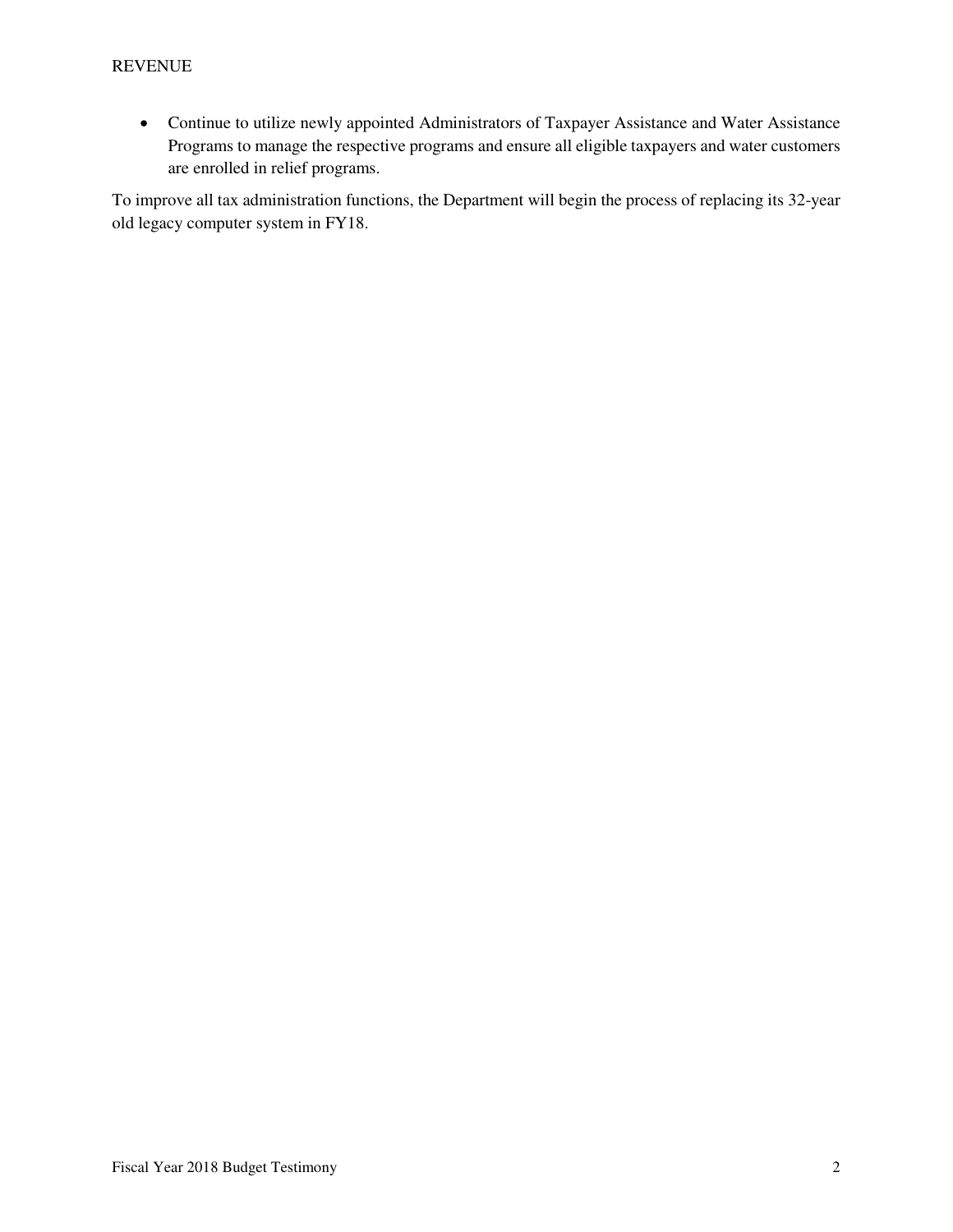# **BUDGET SUMMARY & OTHER BUDGET DRIVERS**

| Staff Demographics Summary (as of December 31, 2016)*  |           |           |           |           |  |  |  |  |
|--------------------------------------------------------|-----------|-----------|-----------|-----------|--|--|--|--|
|                                                        | Total     | Minority  | White     | Female    |  |  |  |  |
| Number of Full-Time Staff                              | 636       | 489       | 147       | 471       |  |  |  |  |
| Number of Civil Service Staff                          | 577       | 463       | 114       | 435       |  |  |  |  |
| Number of Exempt Staff                                 | 59        | 26        | 33        | 36        |  |  |  |  |
| Number of Executive Staff (deputy)<br>level and above) |           | 3         | 4         | 4         |  |  |  |  |
| Average Salary, Full-Time Staff                        | \$45,831  | \$43,619  | \$53,456  | \$45,560  |  |  |  |  |
| Average Salary, Civil Service Staff                    | \$43,293  | \$42,355  | \$47,103  | \$42,435  |  |  |  |  |
| Average Salary, Exempt Staff                           | \$70,605  | \$66,118  | \$75,403  | \$70,232  |  |  |  |  |
| Average Salary, Executive Staff                        | \$123,203 | \$114,032 | \$130,081 | \$122,186 |  |  |  |  |
| Median Salary, Full-Time Staff                         | \$40,555  | \$40,231  | \$42,663  | \$40,555  |  |  |  |  |
| Median Salary, Civil Service Staff                     | \$40,555  | \$39,930  | \$41,155  | \$39,930  |  |  |  |  |
| Median Salary, Exempt Staff                            | \$60,000  | \$57,118  | \$65,000  | \$61,904  |  |  |  |  |
| Median Salary, Executive Staff                         | \$120,000 | \$113.422 | \$127,662 | \$122,500 |  |  |  |  |

| <b>Employment Levels (as of December 31, 2016)*</b> |                 |          |  |  |  |  |
|-----------------------------------------------------|-----------------|----------|--|--|--|--|
|                                                     | <b>Budgeted</b> | Filled   |  |  |  |  |
| Number of Full-Time Positions                       | 721             | 636      |  |  |  |  |
| Number of Part-Time Positions                       |                 |          |  |  |  |  |
| Number of Civil-Service Positions                   | 660             | 577      |  |  |  |  |
| Number of Exempt Positions                          | 61              | 59       |  |  |  |  |
| Number of Executive Positions (deputy level)        |                 |          |  |  |  |  |
| and above)                                          |                 |          |  |  |  |  |
| Average Salary of All Full-Time Positions           | \$40,365        | \$45,831 |  |  |  |  |
| Median Salary of All Full-Time Positions            | \$40,555        | \$40,555 |  |  |  |  |

\*Staffing and employment numbers are All Funds.

| <b>General Fund Financial Summary by Class</b> |                |                    |                |                    |                |                  |
|------------------------------------------------|----------------|--------------------|----------------|--------------------|----------------|------------------|
|                                                | FY16 Original  | FY16 Actual        | FY17 Original  | FY17 Estimated     | FY18 Proposed  | Difference:      |
|                                                | Appropriations | <b>Obligations</b> | Appropriations | <b>Obligations</b> | Appropriations | <b>FY18-FY17</b> |
| Class 100 - Employee Compensation              | \$19,617,564   | \$18,570,671       | \$21,657,214   | \$21,235,848       | \$22,231,193   | \$995,345        |
| Class 200 - Purchase of Services               | \$5,352,949    | \$5,823,985        | \$7,523,149    | \$8,292,683        | \$7,350,349    | $(\$942,334)$    |
| Class 300 - Materials and Supplies             | \$723,391      | \$580,240          | \$873,391      | \$763,391          | \$711,526      | $($ \$51,865)    |
| Class 400 - Equipment                          | \$77,585       | \$23,094           | \$150,085      | \$150,085          | \$199,450      | \$49,365         |
| Class $500 -$ Contributions                    | \$0            | \$32,634           | \$0            | \$0                | \$0            | \$0              |
| Class 700 - Debt Service                       | \$0            | \$0                | \$0            | \$0                | \$0            | \$0              |
| Class 800 - Payment to Other Funds             | \$0            | \$0                | \$0            | \$0                | \$0            | \$0              |
| Class 900 - Advances/Misc. Payments            | \$0            | \$0                | \$0            | \$0                | \$0            | \$0              |
|                                                | \$25,771,489   | \$25,030,624       | \$30,203,839   | \$30,442,007       | \$30,492,518   | \$50,511         |

| <b>Grants Fund Financial Summary by Class</b> |                |                    |                |                    |                |             |
|-----------------------------------------------|----------------|--------------------|----------------|--------------------|----------------|-------------|
|                                               | FY16 Original  | FY16 Actual        | FY17 Original  | FY17 Estimated     | FY18 Proposed  | Difference: |
|                                               | Appropriations | <b>Obligations</b> | Appropriations | <b>Obligations</b> | Appropriations | FY18-FY17   |
| Class 100 - Employee Compensation             | \$0            |                    | -80            | 80                 |                | \$0         |
| Class 200 - Purchase of Services              | \$21,150,000   | \$16,600,000       | \$21,425,000   | \$21,425,000       | \$26,425,000   | \$5,000,000 |
| Class 300 - Materials and Supplies            | \$0            | \$0                | \$0            | \$0                | \$0            | \$0         |
| Class 400 - Equipment                         | \$0            | \$0                | \$0            | \$0                | \$0            | \$0         |
| Class 500 - Contributions                     | \$0            | \$0                | \$0            | \$0                | \$0            | \$0         |
| Class 700 - Debt Service                      | \$0            | \$0                | \$0            | \$0                | \$0            | \$0         |
| Class 800 - Payment to Other Funds            | \$0            | \$0                | \$0            | \$0                | \$0            | \$0         |
| Class 900 - Advances/Misc. Payments           | \$0            | \$0                | \$0            | \$0                | \$0            | \$0         |
|                                               | \$21,150,000   | \$16,600,000       | \$21,425,000   | \$21,425,000       | \$26,425,000   | \$5,000,000 |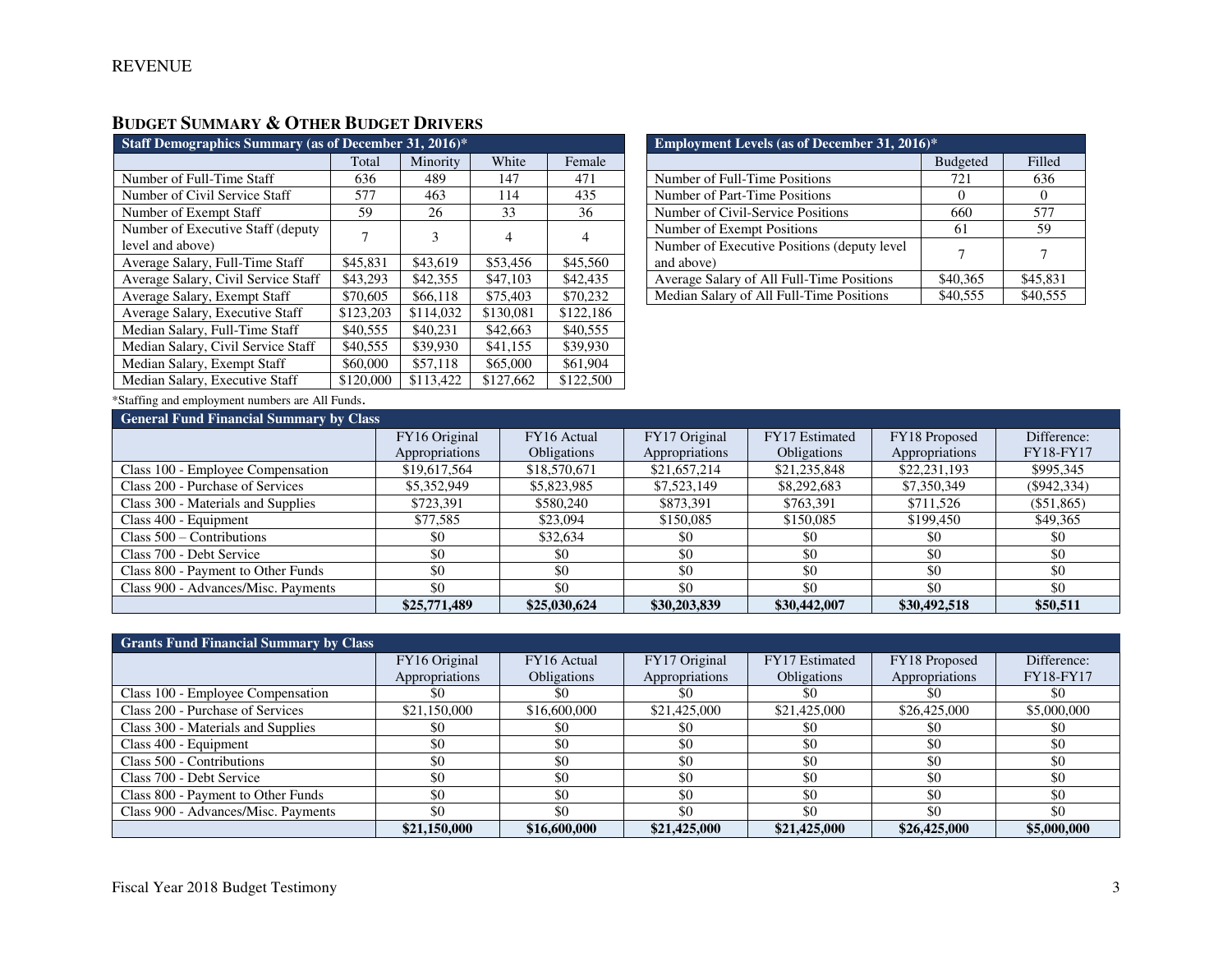## REVENUE

| <b>Professional Services Contracts Summary</b> |              |              |              |              |              |             |  |  |  |
|------------------------------------------------|--------------|--------------|--------------|--------------|--------------|-------------|--|--|--|
|                                                | <b>FY12</b>  | <b>FY13</b>  | <b>FY14</b>  | <b>FY15</b>  | <b>FY16</b>  | FY17 YTD    |  |  |  |
|                                                |              |              |              |              |              | (Q1 & Q2)   |  |  |  |
| Total amount of contracts                      | \$10,945,906 | \$12,350,027 | \$30,710,421 | \$24,630,191 | \$23,194,941 | \$7,441,253 |  |  |  |
| Total amount to M/W/DSBE                       | \$4,297,960  | \$6,260,800  | \$17,202,201 | \$10,852,058 | \$9,022,900  | \$2,344,788 |  |  |  |
| Participation Rate                             | $39\%$       | 51%          | 56%          | 44%          | $39\%$       | $32\% *$    |  |  |  |

\*3rd Quarter Participation Rate is 37% and the Department expects to meet the 45% goal by the end of the Fiscal Year.

| <b>M/W/DSBE Contract Participation Goal</b> |             |      |             |  |  |  |  |
|---------------------------------------------|-------------|------|-------------|--|--|--|--|
|                                             | <b>FY16</b> | FY17 | <b>FY18</b> |  |  |  |  |
| M/W/DSBE Contract Participation Goal        | 45%         | 45%  | 45%         |  |  |  |  |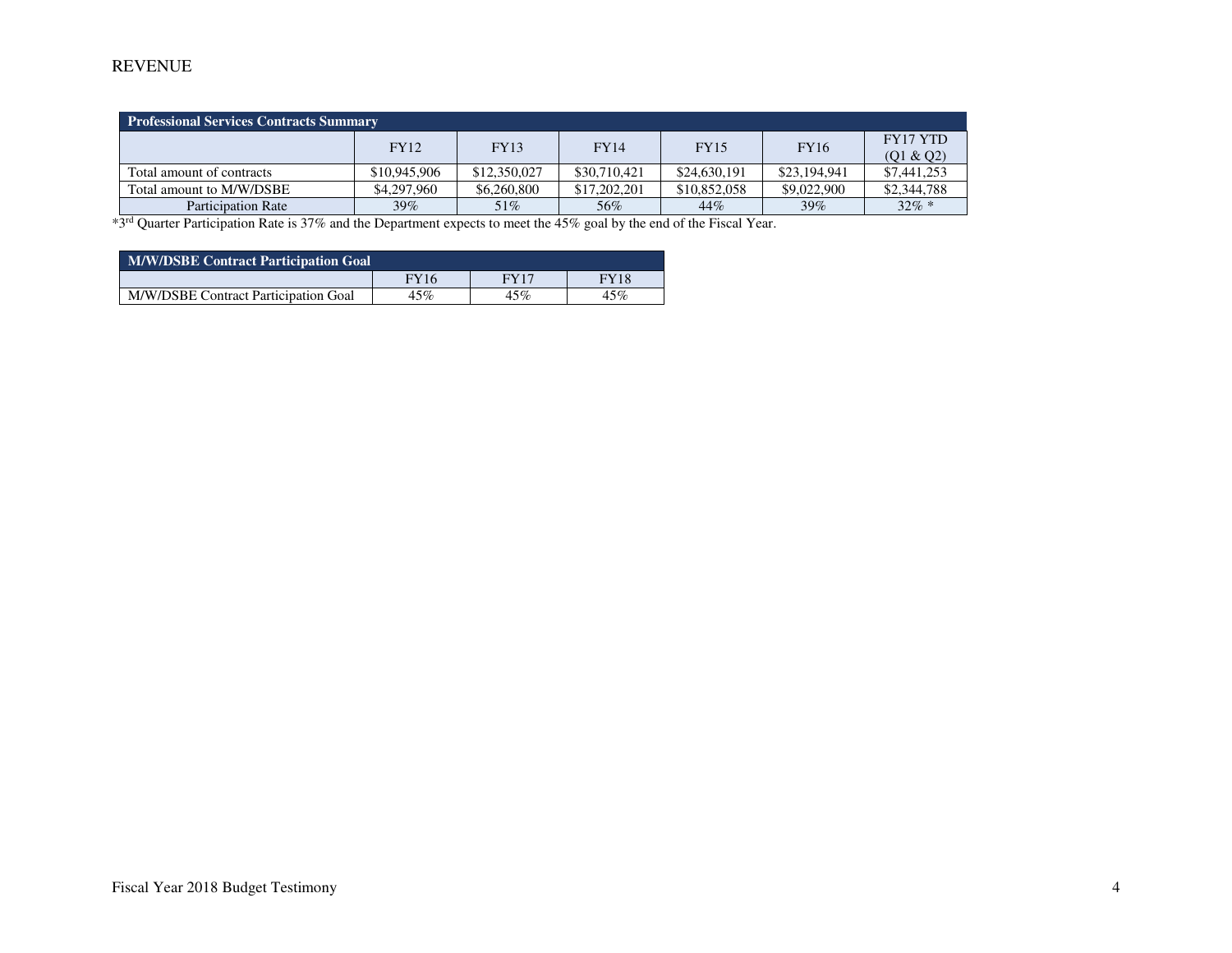## **PROPOSED BUDGET OVERVIEW**

#### **Proposed Funding Request**:

The proposed Fiscal Year 2018 General Fund budget totals \$30,492,518, a net increase of \$50,511 over Fiscal Year 2017 estimated obligation levels, a result of increases and decreases across classes 100, 200, 300, and 400. The most significant increases are \$250,345 in salary increases for District Council #33 and Exempt staff and \$450,000 to continue Title Company searches in support of Sheriff Sales. The most significant decrease is \$300,000 in Philly Beverage Tax one-time implementation funding that is no longer needed in FY18.

The proposed budget includes:

- \$22,231,193 in Class 100, an \$995,345 net increase over FY17. This increase is a result of returning \$745,000 in Class 200 (used to fund a Professional Services deficit in FY17) back to Class 100 and funding for District Council #33 and Exempt employee salary increases.
- \$7,350,349 in Class 200, an \$942,334 decrease over FY17. This decrease is primarily a result of moving FY17 mid-year transfer funding back to Class 100 and non-recurring implementation costs associated with the Philly Beverage Tax, mail center equipment support services and the Law Revenue Bureau expansion project.
- \$711,526 in Class 300, an \$51,865 decrease over FY17.The Department completed the Legal Service Division office renovation project in the current fiscal year; therefore, funding will not be needed in FY18.
- \$199,450 in Class 400, an \$49,365 increase over FY17. This funding is for the purchase of equipment and furniture for new and existing staff.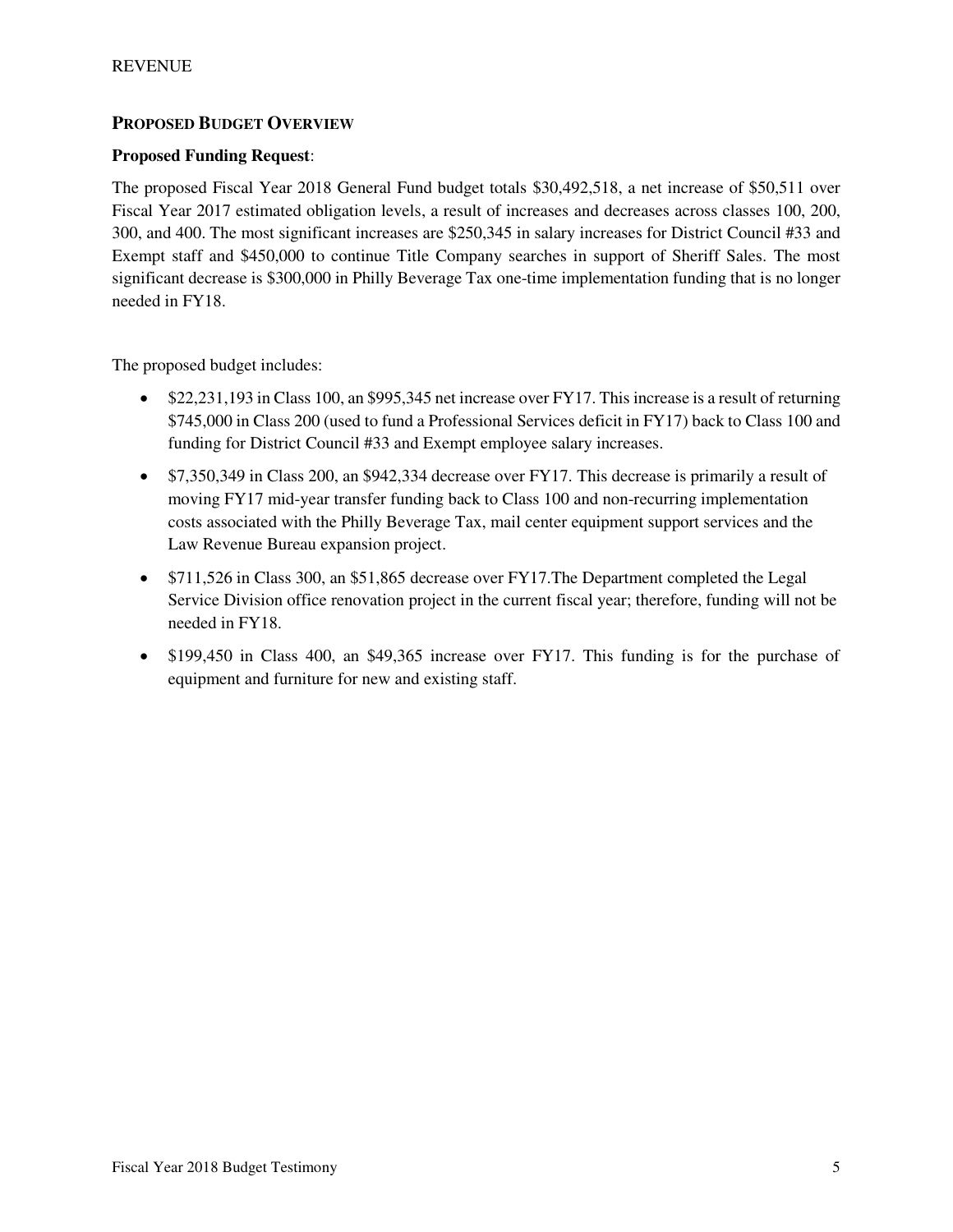#### REVENUE

## **STAFFING LEVELS**

The department is requesting 668 budgeted positions (All Funds) for FY18, a decrease of 53 positions over FY17.

The decrease is attributed to 53 positions in the Water Revenue Bureau Call Center that will merge into the Philadelphia Water Department Call center to create a one-stop calling experience for water customers. Water customers will be able to call one telephone number for water/sewer/storm water bill inquiries and water repair/service emergencies. The 53 positions will become Philadelphia Water Department employees on July 1, 2017.

#### **NEW HIRES**

| New Hires (from December 31, 2016 to present) |                                     |          |        |        |       |           |         |            |  |
|-----------------------------------------------|-------------------------------------|----------|--------|--------|-------|-----------|---------|------------|--|
|                                               | <b>Total Number</b><br>of New Hires | Albanian | Arabic | Creole | Hindi | Malayalam | Spanish | Vietnamese |  |
| <b>Black or African</b><br>American           | 19                                  |          |        |        |       |           |         |            |  |
| Asian                                         |                                     |          |        |        |       |           |         |            |  |
| Hispanic or Latino                            |                                     |          |        |        |       |           |         |            |  |
| White                                         |                                     |          |        |        |       |           |         |            |  |
| Other                                         |                                     |          |        |        |       |           |         |            |  |
| Total                                         | 34                                  |          |        |        |       |           |         |            |  |

As of December 31, 2016, 636 positions were filled. We are actively filling positions and expect to reach staffing levels of approximately 95% by the end of FY17.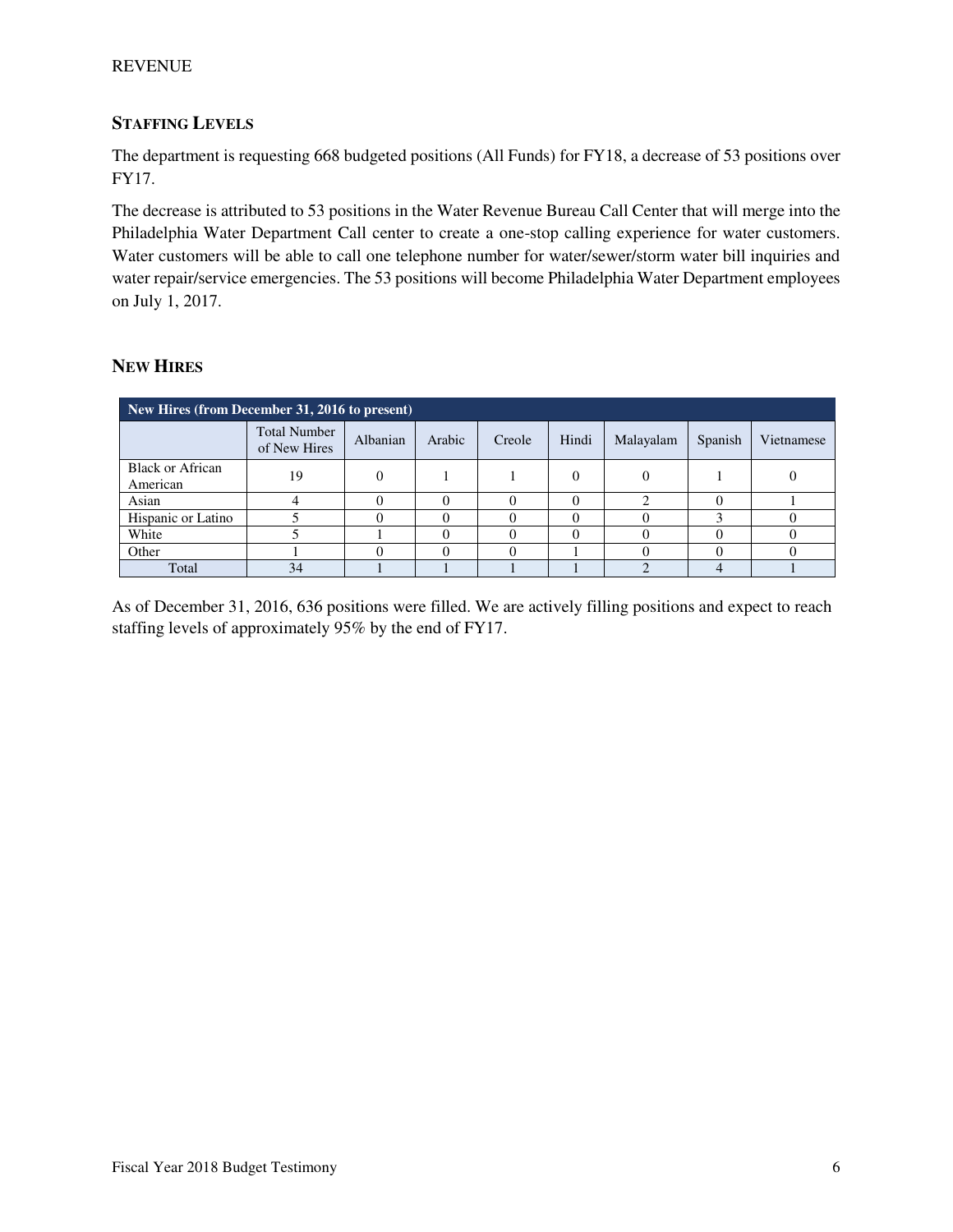# **PERFORMANCE, CHALLENGES, AND INITIATIVES**

| FY18 Performance Measures: Policy, Analysis, Executive Direction & Administration |             |                 |             |             |  |  |  |
|-----------------------------------------------------------------------------------|-------------|-----------------|-------------|-------------|--|--|--|
| Measure                                                                           | <b>FY16</b> | <b>FY17 YTD</b> | <b>FY17</b> | <b>FY18</b> |  |  |  |
|                                                                                   | Actual      | (Q1 & Q2)       | Estimate    | Target      |  |  |  |
| Percent of revenue projection collected (General Fund)                            | $101\%$     | 102.2%          | $100\%$     | $100\%$     |  |  |  |
| Percent of revenue projection collected (School District)                         | 98.0%       | 96.7%           | $100\%$     | $100\%$     |  |  |  |
| Percent of revenue projection collected (Water Fund)                              | 101.9%      | 100.5%          | $100\%$     | $100\%$     |  |  |  |
| Cost per dollar collected – General Fund and School                               | \$0.01      | N/A             | \$0.01      | \$0.01      |  |  |  |
| District <sup>*</sup>                                                             |             |                 |             |             |  |  |  |
| Cost per dollar collected – Water Fund                                            | \$0.03      | \$0.03          | \$0.03      | \$0.03      |  |  |  |
| Percent of positions filled                                                       | 89%         | 86%             | 97%         | $97\%$      |  |  |  |

*\*Data tabulated on an annual basis.* 

| FY18 Performance Measures: Tax Billing, Accounting, and Customer Service |                                |                           |                         |                     |  |  |  |
|--------------------------------------------------------------------------|--------------------------------|---------------------------|-------------------------|---------------------|--|--|--|
| Measure                                                                  | FY16 Actual                    | FY17 YTD<br>(Q1 & Q2)     | <b>FY17</b><br>Estimate | FY18 Target         |  |  |  |
| Percent of real estate tax collected within<br>calendar year *           | 94.2%                          | Data not yet<br>available | 94.4%                   | 94.6%               |  |  |  |
| Current year dollar amount collected<br>(General Fund)                   | \$2,624,251,308                | \$1,008,061,395           | \$2,750,656,000         | \$2,899,376,000     |  |  |  |
| Current year dollar amount collected<br>(School District)                | \$866,223,351                  | \$883,039,000             | \$883,039,000           | To Be<br>Determined |  |  |  |
| Client satisfaction with customer service<br>$***$                       | Baseline data<br>not available | 55.6%                     | 57.0%                   | 58.0%               |  |  |  |

*\*This number is for Calendar Year 2015, the most recent year for which 12 months of data is available. The FY17 YTD figure will represent Calendar Year 2016 when 12 months of data are available.*

*\*\* This measure is the percent of respondents to email and paper surveys who reported either being very satisfied or somewhat satisfied with their service experience. Surveys were begun at the end of FY16, so FY16 actuals not available*.

| <b>FY18 Performance Measures: Delinquent Tax Collection</b> |              |                 |               |               |  |  |  |
|-------------------------------------------------------------|--------------|-----------------|---------------|---------------|--|--|--|
| Measure                                                     | <b>FY16</b>  | <b>FY17 YTD</b> | <b>FY17</b>   | FY18 Target   |  |  |  |
|                                                             | Actual       | (Q1 & Q2)       | Estimate      |               |  |  |  |
| Dollar amount of delinquent taxes collected (General        | \$107,895,37 | \$38,594,642    | \$103,884,000 | \$106,142,000 |  |  |  |
| Fund)                                                       |              |                 |               |               |  |  |  |
| Dollar amount of delinquent taxes collected (School)        | \$85,320,032 | \$32,778,763    | 88,290,000    | <b>TBD</b>    |  |  |  |
| District)                                                   |              |                 |               |               |  |  |  |
| Percent change in delinquent principal outstanding *        | $-13.6\%$    | N/A             |               | $-10.0\%$     |  |  |  |
| Percent delinquent Real Estate Tax accounts in "not"        |              |                 |               |               |  |  |  |
| actionable" status (e.g. in payment agreements,             | 27.7%        | N/A             | 27.5%         | 27.5%         |  |  |  |
| bankruptcy, established within last 90 days, or under       |              |                 |               |               |  |  |  |
| appeal) **                                                  |              |                 |               |               |  |  |  |
| Percent delinquent Real Estate Tax accounts in              | 25.5%        | N/A             | $25.5\%$      | 25.5%         |  |  |  |
| payment agreements **                                       |              |                 |               |               |  |  |  |

*\*This measure is reported annually. Historically, this measure has only been reported as an actual. No projections were made for FY17.* 

*\*\* This measure is reported annually.*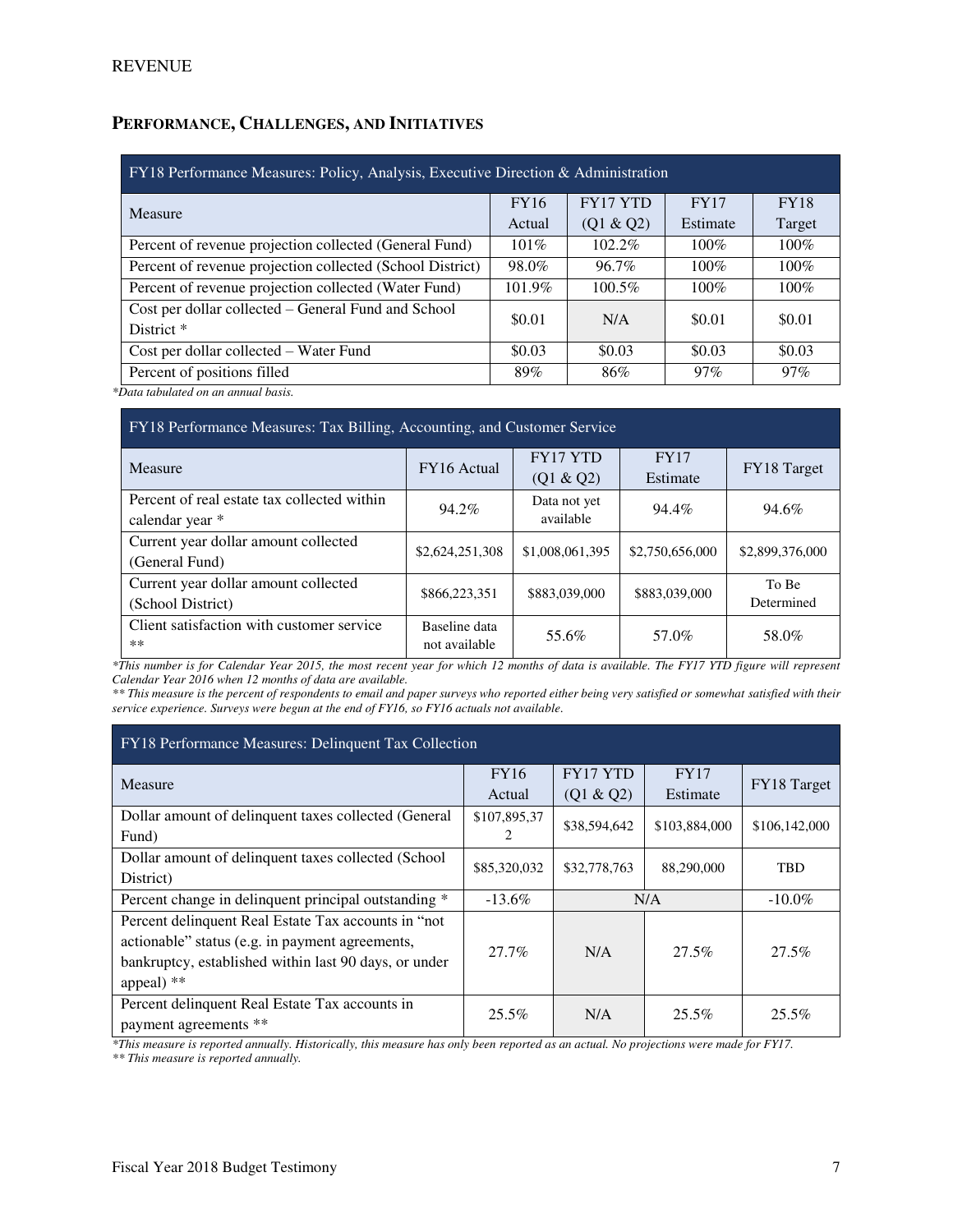| FY18 Performance Measures: Taxpayer Assistance & Credit Programs                                                                  |               |               |               |               |  |  |  |
|-----------------------------------------------------------------------------------------------------------------------------------|---------------|---------------|---------------|---------------|--|--|--|
| Measure                                                                                                                           | FY16 Actual   | FY17 YTD      | FY17          |               |  |  |  |
|                                                                                                                                   |               | (Q1 & Q2)     | Estimate      | FY18 Target   |  |  |  |
| Number of assistance applications processed                                                                                       | 17.377        | 8.965         | 22,734        | 25,000        |  |  |  |
| Percent of homeowners receiving relief                                                                                            | 78%           | 78%           | 78%           | 79%           |  |  |  |
| Dollar amount of homeowner relief                                                                                                 | \$102,943,687 | \$101,452,147 | \$102,943,687 | \$103,000,000 |  |  |  |
| Number of Free Federal Tax Returns prepared                                                                                       | 17.224        |               | 25,600        | 25,600        |  |  |  |
| to support the Earned Income Tax Credit *<br>*Tax season and FITC tax preparations begin on January 23rd, so the VTD number is 0. |               |               |               |               |  |  |  |

*\*Tax season and EITC tax preparations begin on January 23 rd, so the YTD number is 0.* 

| FY18 Performance Measures: Water Billing, Accounting, and Customer Service |               |                 |               |             |  |  |  |
|----------------------------------------------------------------------------|---------------|-----------------|---------------|-------------|--|--|--|
| Measure                                                                    | FY16 Actual   | <b>FY17 YTD</b> | <b>FY17</b>   | FY18 Target |  |  |  |
|                                                                            |               | (Q1 & Q2)       | Estimate      |             |  |  |  |
| Percent of water bills paid in 90 days                                     | 86%           | 86%             | 86%           | 87%         |  |  |  |
| Dollar amount of current water bills collected<br>$\ast$                   | \$558,886,280 | \$234,400,034   | \$581,951,080 | N/A         |  |  |  |
| Calls responded to within 24 hours **                                      | 99%           | 99%             | 99%           | N/A         |  |  |  |

*\*FY18 estimate not available at time of publication of Five Year Plan.* 

*\*The Water Revenue Bureau (WRB) Call Center will be transferred to the Philadelphia Water Department (PWD) and merged with their Call Center in FY18. This will no longer be a Revenue performance measure.* 

| FY18 Performance Measures: Delinquent Water Collections                             |              |                              |                         |              |  |  |  |  |  |  |  |  |  |
|-------------------------------------------------------------------------------------|--------------|------------------------------|-------------------------|--------------|--|--|--|--|--|--|--|--|--|
| Measure                                                                             | FY16 Actual  | <b>FY17 YTD</b><br>(Q1 & Q2) | <b>FY17</b><br>Estimate | FY18 Target  |  |  |  |  |  |  |  |  |  |
| Dollar amount of delinquent payments owed to<br>the Water Fund that are collected * | \$43,614,353 | \$24,814,758                 | \$36,844,740            | \$34,800,000 |  |  |  |  |  |  |  |  |  |
| Percent change in delinquent principal<br>outstanding **                            | $-3\%$       | Calculated at<br>year-end    | N/A                     |              |  |  |  |  |  |  |  |  |  |
| Percent of Water accounts in payment<br>agreements**                                | $9\%$        | $9\%$                        | N/A                     |              |  |  |  |  |  |  |  |  |  |

*\*In FY18 a new low-income assistance program called the Tiered Assistance Program (TAP) will be launched* 

*\*\*Historically, this measure has only been reported as an actual. No projections were made for FY17. Revenue is still determining FY18 target.* 

| FY18 Performance Measures: Water Assistance Programs   |             |                 |          |             |  |  |  |  |  |  |  |  |  |
|--------------------------------------------------------|-------------|-----------------|----------|-------------|--|--|--|--|--|--|--|--|--|
| <b>Measure</b>                                         | <b>FY16</b> | <b>FY17 YTD</b> | FY17     | <b>FY18</b> |  |  |  |  |  |  |  |  |  |
|                                                        | Actual      | (Q1 & Q2)       | Estimate | Target      |  |  |  |  |  |  |  |  |  |
| Number of water assistance applications processed *    | 17,766      | 9.599           | N/A      | <b>TBD</b>  |  |  |  |  |  |  |  |  |  |
| Number of water applications approved *                | 10,865      | 4.828           | N/A      | <b>TBD</b>  |  |  |  |  |  |  |  |  |  |
| Number of water applications denied *                  | 6,478       | 3,165           | N/A      | <b>TBD</b>  |  |  |  |  |  |  |  |  |  |
| Percent of eligible water customers receiving relief * |             | N/A             |          | <b>TBD</b>  |  |  |  |  |  |  |  |  |  |
| Dollar amount of water discounts *                     | \$3,679,307 | \$1,639,409     | N/A      | <b>TBD</b>  |  |  |  |  |  |  |  |  |  |

*\*Revenue does not conduct projections for these measures. In FY18, a new low-income assistance program called the Tiered Assistance Program (TAP) will be launched. An estimated 60,000 customers will be eligible. City Grants will no longer be provided. The existing low-income program Water Revenue Assistance Program (WRAP) will not accept any new enrollment.*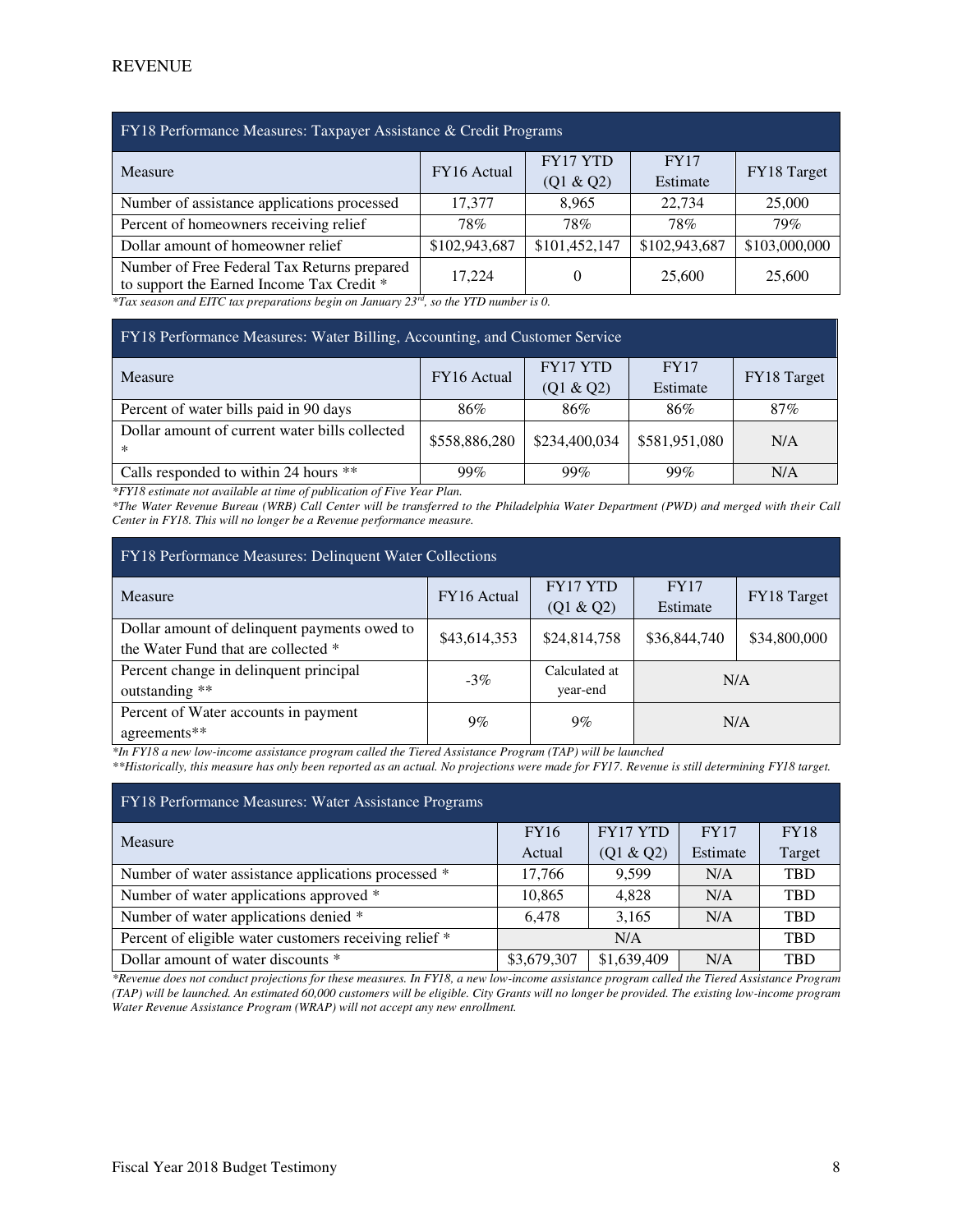## **OTHER BUDGETARY IMPACTS**

#### **Federal and State (Where Applicable)**

Proposed state legislation altering the Sterling Act to require that non-resident Wage Taxes be remitted back to the home jurisdiction of the commuter working in Philadelphia could have a negative impact estimated at \$180 million annually if passed and surrounding jurisdictions all implemented a 1% Earned Income Tax.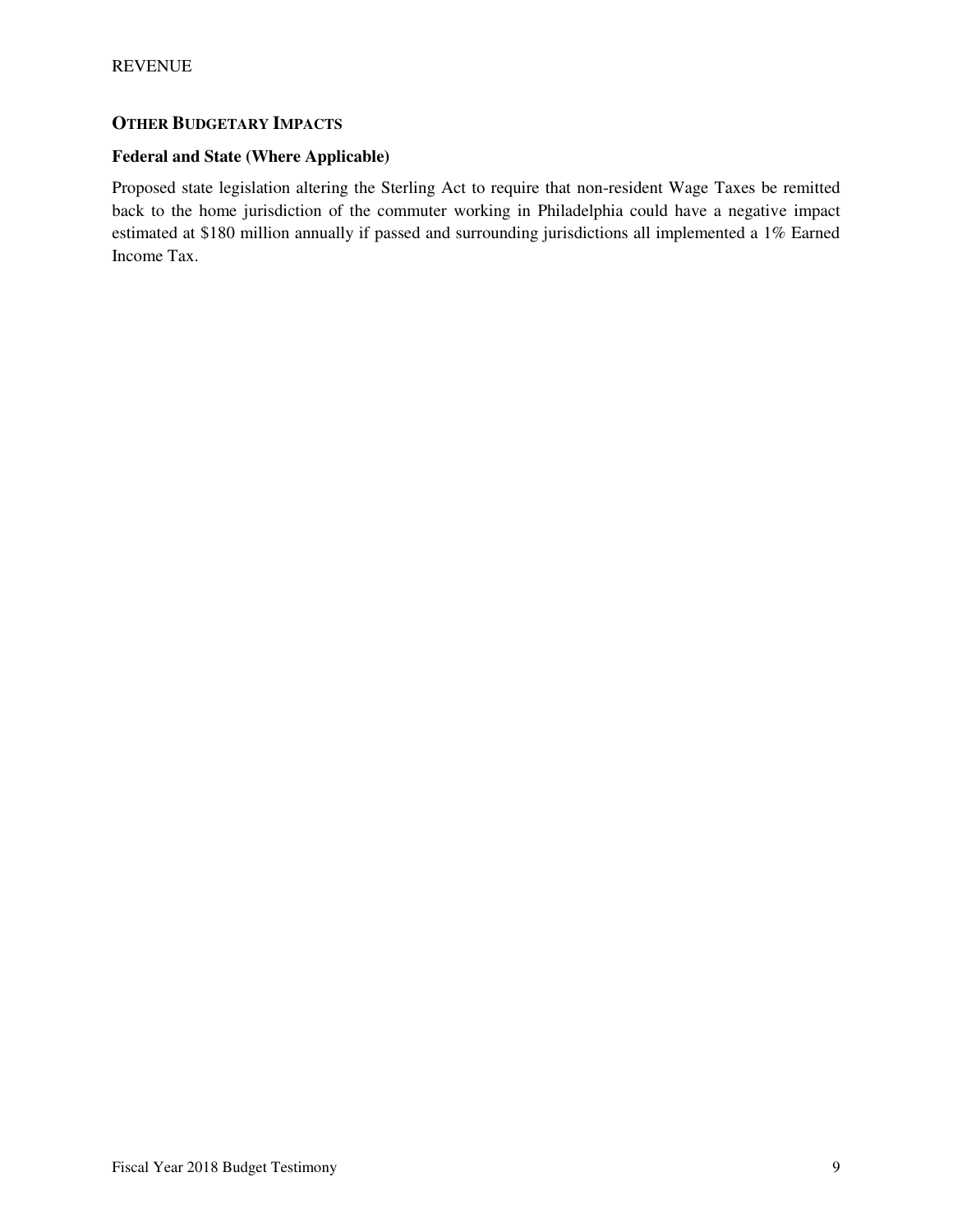## **CONTRACTING EXPERIENCE**

| <b>M/W/DSBE Participation on Large Professional Services Contracts</b> |                                         |                                 |                          |                                  |                              |                                                 |                                          |                                           |                                                   |                                                                                                     |                                          |  |  |
|------------------------------------------------------------------------|-----------------------------------------|---------------------------------|--------------------------|----------------------------------|------------------------------|-------------------------------------------------|------------------------------------------|-------------------------------------------|---------------------------------------------------|-----------------------------------------------------------------------------------------------------|------------------------------------------|--|--|
| Top Five Largest Contracts, FY17                                       |                                         |                                 |                          |                                  |                              |                                                 |                                          |                                           |                                                   |                                                                                                     |                                          |  |  |
| Vendor Name                                                            | Service<br>Provided                     | Dollar<br>Amount of<br>Contract | <b>RFP</b> Issue<br>Date | Contract<br><b>Start</b><br>Date | Ranges in<br><b>RFP</b>      | $%$ of<br>M/W/DSBE<br>Participation<br>Achieved | \$ Value of<br>M/W/DSBE<br>Participation | Total $%$<br>Participation<br>- All DSBEs | Total \$<br>Value<br>Participation<br>- All DSBEs | Local<br><b>Business</b><br>(principal<br>place of<br>business<br>located<br>within City<br>limits) | Waiver for<br>Living Wage<br>Compliance? |  |  |
|                                                                        |                                         |                                 |                          |                                  | MBE: 15% -                   |                                                 |                                          |                                           |                                                   |                                                                                                     |                                          |  |  |
|                                                                        | Real Estate                             |                                 |                          |                                  | 20%<br>WBE: 15% -            |                                                 | \$0                                      |                                           |                                                   |                                                                                                     |                                          |  |  |
| Goehring, Rutter<br>& Boehm                                            | Tax<br>Collection                       | \$8,000,000                     | 7/30/2012                | 1/1/2013                         | 20%                          | $2\%$                                           | \$160,000                                | 2%                                        | \$160,000                                         | Yes                                                                                                 | No                                       |  |  |
|                                                                        |                                         |                                 |                          |                                  | <b>DSBE: Best</b>            |                                                 |                                          |                                           |                                                   |                                                                                                     |                                          |  |  |
|                                                                        |                                         |                                 |                          |                                  | Efforts                      |                                                 | \$0                                      |                                           |                                                   |                                                                                                     |                                          |  |  |
|                                                                        |                                         |                                 |                          |                                  | MBE: 17%-<br>22%             | 15%                                             | \$300,000                                |                                           | \$360,000                                         | Yes                                                                                                 |                                          |  |  |
| Goehring, Rutter<br>& Boehm                                            | <b>Real Estate</b><br>Tax<br>Collection | \$2,000,000                     | 6/30/2016                | 1/1/2017                         | WBE: 3% -<br>7%              | 3%                                              | \$60,000                                 | 18%                                       |                                                   |                                                                                                     | N <sub>o</sub>                           |  |  |
|                                                                        |                                         |                                 |                          |                                  | <b>DSBE: Best</b><br>Efforts |                                                 | \$0                                      |                                           |                                                   |                                                                                                     |                                          |  |  |
|                                                                        |                                         | \$4,000,000                     |                          | 1/1/2013                         | MBE: 15% -<br>$20\%$         | $23\%$                                          | \$932,000                                |                                           | \$4,000,000                                       |                                                                                                     |                                          |  |  |
| Linebarger                                                             | <b>Real Estate</b><br>Tax<br>Collection |                                 | 7/30/2012                |                                  | WBE: 15% -                   |                                                 |                                          |                                           |                                                   |                                                                                                     |                                          |  |  |
| Goggan Blair &<br>Simpson, LLP                                         |                                         |                                 |                          |                                  | 20%                          | $77\%$                                          | \$3,068,000                              | 100%                                      |                                                   | Yes                                                                                                 | No                                       |  |  |
|                                                                        |                                         |                                 |                          |                                  | <b>DSBE: Best</b><br>Efforts |                                                 | \$0                                      |                                           |                                                   |                                                                                                     |                                          |  |  |
|                                                                        |                                         |                                 |                          |                                  | MBE: 17%-                    |                                                 |                                          |                                           |                                                   |                                                                                                     |                                          |  |  |
| Linebarger                                                             | <b>Real Estate</b>                      |                                 |                          |                                  | 22%                          | $1\%$                                           | \$20,000                                 |                                           |                                                   |                                                                                                     |                                          |  |  |
| Goggan Blair &<br>Simpson, LLP                                         | Tax<br>Collection                       | \$2,000,000                     | 6/30/2016                | 1/1/2017                         | WBE: 3% -<br>7%              | 99%                                             | \$1,980,000                              | 100%                                      | \$2,000,000                                       | Yes                                                                                                 | N <sub>o</sub>                           |  |  |
|                                                                        |                                         |                                 |                          |                                  | <b>DSBE: Best</b>            |                                                 |                                          |                                           |                                                   |                                                                                                     |                                          |  |  |
|                                                                        |                                         |                                 |                          |                                  | Efforts<br>MBE: 15% -        |                                                 | \$0                                      |                                           |                                                   |                                                                                                     |                                          |  |  |
|                                                                        | Discovery &                             |                                 |                          |                                  | 20%                          | 98%                                             | \$1,470,000                              |                                           |                                                   |                                                                                                     |                                          |  |  |
| Revenue<br>Collection                                                  | Delinquent                              | \$1,500,000                     | 2/23/2013                | 10/1/201<br>3                    | WBE: 15% -                   |                                                 |                                          | 98%                                       | \$1,470,000                                       | Yes                                                                                                 | No                                       |  |  |
| Bureau, Inc.                                                           | Tax                                     |                                 |                          |                                  | 20%                          |                                                 | \$0                                      |                                           |                                                   |                                                                                                     |                                          |  |  |
|                                                                        | Collection                              |                                 |                          |                                  | <b>DSBE: Best</b><br>Efforts |                                                 | \$0                                      |                                           |                                                   |                                                                                                     |                                          |  |  |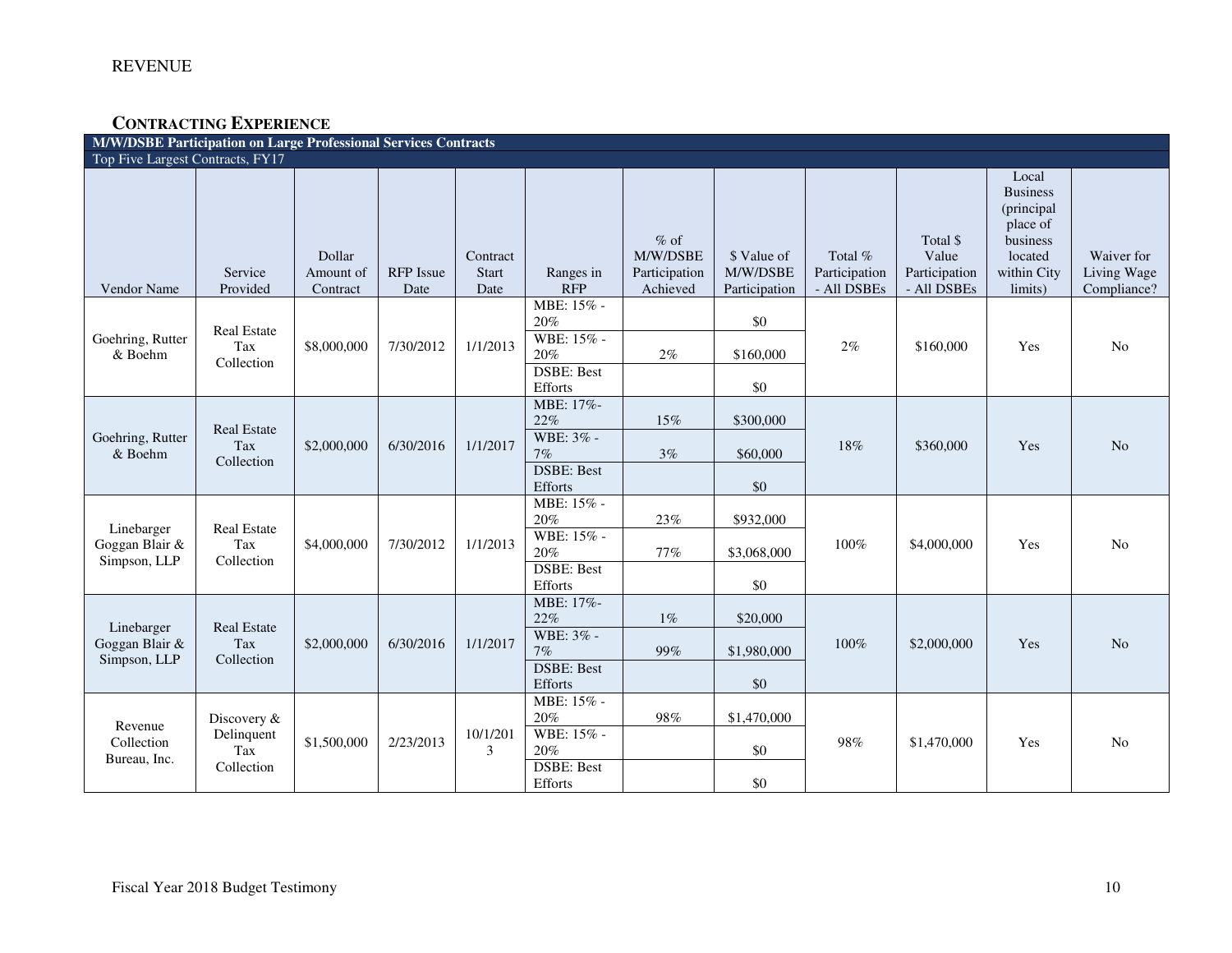# **EMPLOYEE DATA**

| <b>Staff Demographics (as of December 31, 2016)</b> |                        |                  |                |                        |                  |  |  |  |  |  |  |
|-----------------------------------------------------|------------------------|------------------|----------------|------------------------|------------------|--|--|--|--|--|--|
|                                                     | <b>Full-Time Staff</b> |                  |                | <b>Executive Staff</b> |                  |  |  |  |  |  |  |
|                                                     | Male                   | Female           |                | Male                   | Female           |  |  |  |  |  |  |
|                                                     | African-American       | African-American |                | African-American       | African-American |  |  |  |  |  |  |
| Total                                               | 85                     | 335              | Total          | $\Omega$               | $\overline{c}$   |  |  |  |  |  |  |
| % of Total                                          | 13%                    | 53%              | % of Total     | $0\%$                  | 29%              |  |  |  |  |  |  |
| Average Salary                                      | \$44,657               | \$42,766         | Average Salary | \$0                    | \$116,711        |  |  |  |  |  |  |
| <b>Median Salary</b>                                | \$40,231               | \$40,231         | Median Salary  | \$0                    | \$116,711        |  |  |  |  |  |  |
|                                                     | White                  | White            |                | White                  | White            |  |  |  |  |  |  |
| Total                                               | 52                     | 95               | Total          | $\overline{c}$         | $\overline{c}$   |  |  |  |  |  |  |
| % of Total                                          | $8\%$                  | 15%              | % of Total     | 29%                    | 29%              |  |  |  |  |  |  |
| Average Salary                                      | \$44,657               | \$42,766         | Average Salary | \$132,500              | \$127,662        |  |  |  |  |  |  |
| Median Salary                                       | \$40,231               | \$40,231         | Median Salary  | \$132,500              | \$127,662        |  |  |  |  |  |  |
|                                                     | Hispanic               | Hispanic         |                | Hispanic               | Hispanic         |  |  |  |  |  |  |
| Total                                               | 7                      | 23               | Total          |                        | $\theta$         |  |  |  |  |  |  |
| % of Total                                          | $1\%$                  | 4%               | % of Total     | 14%                    | $0\%$            |  |  |  |  |  |  |
| Average Salary                                      | \$58,039               | \$50,948         | Average Salary | \$108,675              | \$0              |  |  |  |  |  |  |
| <b>Median Salary</b>                                | \$49,563               | \$41,668         | Median Salary  | \$108,675              | \$0              |  |  |  |  |  |  |
|                                                     | Asian                  | Asian            |                | Asian                  | Asian            |  |  |  |  |  |  |
| Total                                               | 18                     | 10               | <b>Total</b>   | $\theta$               | $\overline{0}$   |  |  |  |  |  |  |
| % of Total                                          | 3%                     | 2%               | % of Total     | $0\%$                  | $0\%$            |  |  |  |  |  |  |
| Average Salary                                      | \$49,627               | \$47,461         | Average Salary | \$0                    | \$0              |  |  |  |  |  |  |
| Median Salary                                       | \$48,116               | \$43,437         | Median Salary  | \$0                    | \$0              |  |  |  |  |  |  |
|                                                     | Other                  | Other            |                | Other                  | Other            |  |  |  |  |  |  |
| Total                                               | 3                      | 8                | Total          | $\mathbf{0}$           | $\overline{0}$   |  |  |  |  |  |  |
| % of Total                                          | $0\%$                  | 1%               | % of Total     | $0\%$                  | $0\%$            |  |  |  |  |  |  |
| Average Salary                                      | \$47,577               | \$45,286         | Average Salary | \$0                    | \$0              |  |  |  |  |  |  |
| <b>Median Salary</b>                                | \$34,313               | \$39,908         | Median Salary  | \$0                    | \$0              |  |  |  |  |  |  |
|                                                     | Bilingual              | Bilingual        |                | Bilingual              | Bilingual        |  |  |  |  |  |  |
| Total                                               | 23                     | 26               | Total          | 1                      | $\mathbf{0}$     |  |  |  |  |  |  |
| % of Total                                          | 4%                     | 4%               | % of Total     | 14%                    | $0\%$            |  |  |  |  |  |  |
| Average Salary                                      | \$58,066               | \$48,000         | Average Salary | \$108,675              | \$0              |  |  |  |  |  |  |
| Median Salary                                       | \$51,186               | \$41,512         | Median Salary  | \$108,675              | \$0              |  |  |  |  |  |  |
|                                                     | Male                   | Female           |                | Male                   | Female           |  |  |  |  |  |  |
| Total                                               | 165                    | 471              | Total          | 3                      | 4                |  |  |  |  |  |  |
| % of Total                                          | 26%                    | 74%              | % of Total     | 43%                    | 57%              |  |  |  |  |  |  |
| Average Salary                                      | \$49,698               | \$45,560         | Average Salary | \$124,558              | \$122,186        |  |  |  |  |  |  |
| <b>Median Salary</b>                                | \$41,868               | \$40,555         | Median Salary  | \$120,000              | \$122,500        |  |  |  |  |  |  |